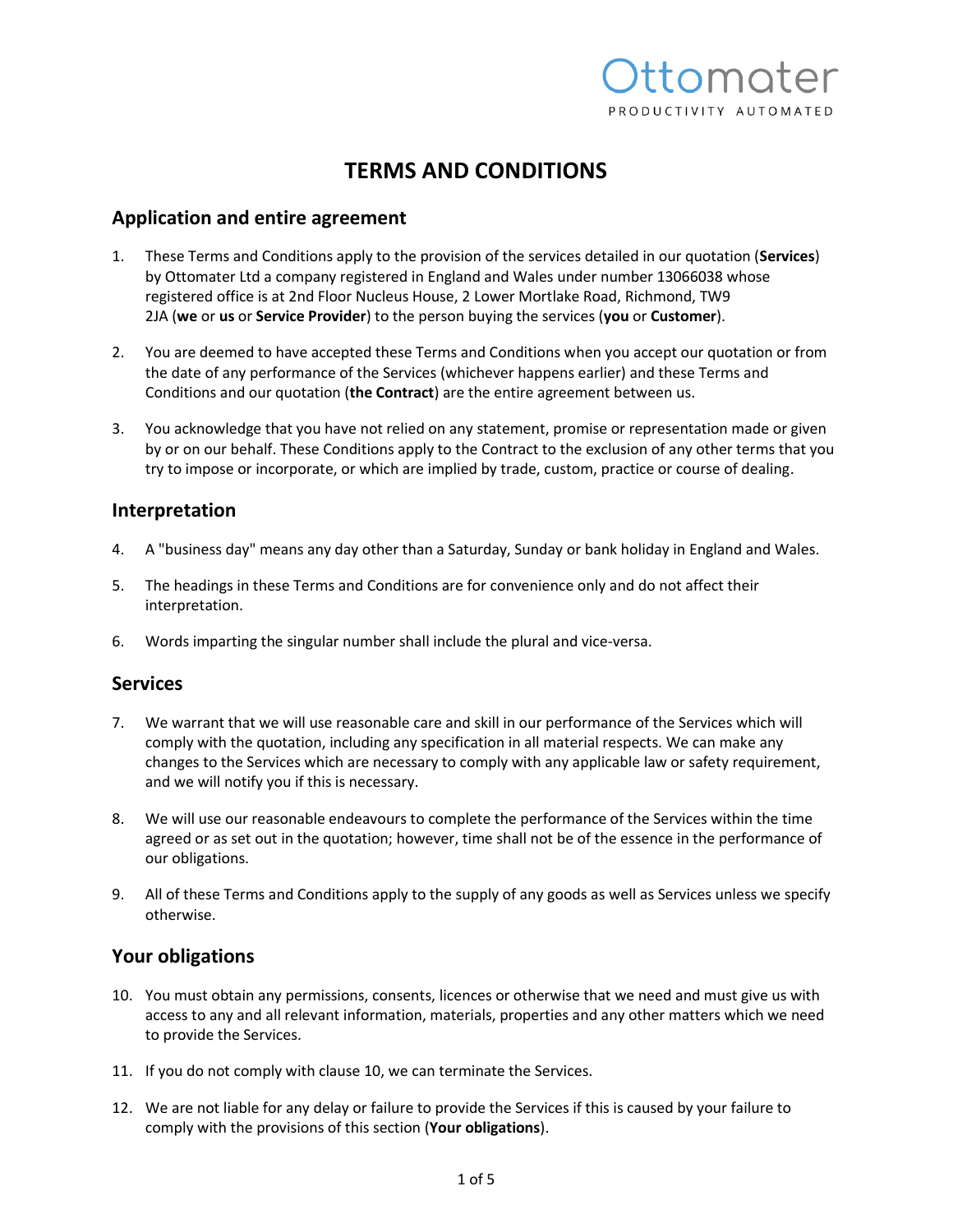

#### **Fees**

- 13. The fees (**Fees**) for the Services are set out in the quotation and include a setup-up element, a subscription element and a usage element. They may also include a time and materials basis element.
- 14. In addition to the Fees, we can recover from you a) reasonable incidental expenses including, but not limited to, travelling expenses, hotel costs, subsistence and any associated expenses, b) the cost of services provided by third parties and required by us for the performance of the Services, and c) the cost of any materials required for the provision of the Services.
- 15. You must pay us for any additional services provided by us that are not specified in the quotation in accordance with our then current, applicable hourly rate in effect at the time of performance or such other rate as may be agreed between us. The provisions of clause 14 also apply to these additional services.
- 16. The Fees are exclusive of any applicable VAT and other taxes or levies which are imposed or charged by any competent authority.

## **Cancellation and amendment**

- 17. We can withdraw, cancel, or amend a quotation if it has not been accepted by you, or if the Services have not started, within a period of 30 days from the date of the quotation, (unless the quotation has been withdrawn).
- 18. Either we or you can cancel an order for any reason prior to your acceptance (or rejection) of the quotation.
- 19. If you want to amend any details of the Services, you must tell us in writing as soon as possible. We will use reasonable endeavours to make any required changes and additional costs will be included in the Fees and invoiced to you.
- 20. If, due to circumstances beyond our control, including those set out in the clause below (**Circumstances beyond a party's control**), we have to make any change in the Services or how they are provided, we will notify you immediately. We will use reasonable endeavours to keep any such changes to a minimum.

#### **Payment**

- 21. We will invoice you for payment of the Fees either:
	- a. when we have completed the Services; or
	- b. on the invoice dates set out in the quotation.
- 22. You must pay the Fees due within 30 days of the date of our invoice or otherwise in accordance with any credit terms agreed between us.
- 23. Time for payment shall be of the essence of the Contract.
- 24. Without limiting any other right or remedy we have for statutory interest, if you do not pay within the period set out above, we will charge you interest at the rate of 8% per annum above the base lending rate of the Bank of England from time to time on the amount outstanding until payment is received in full.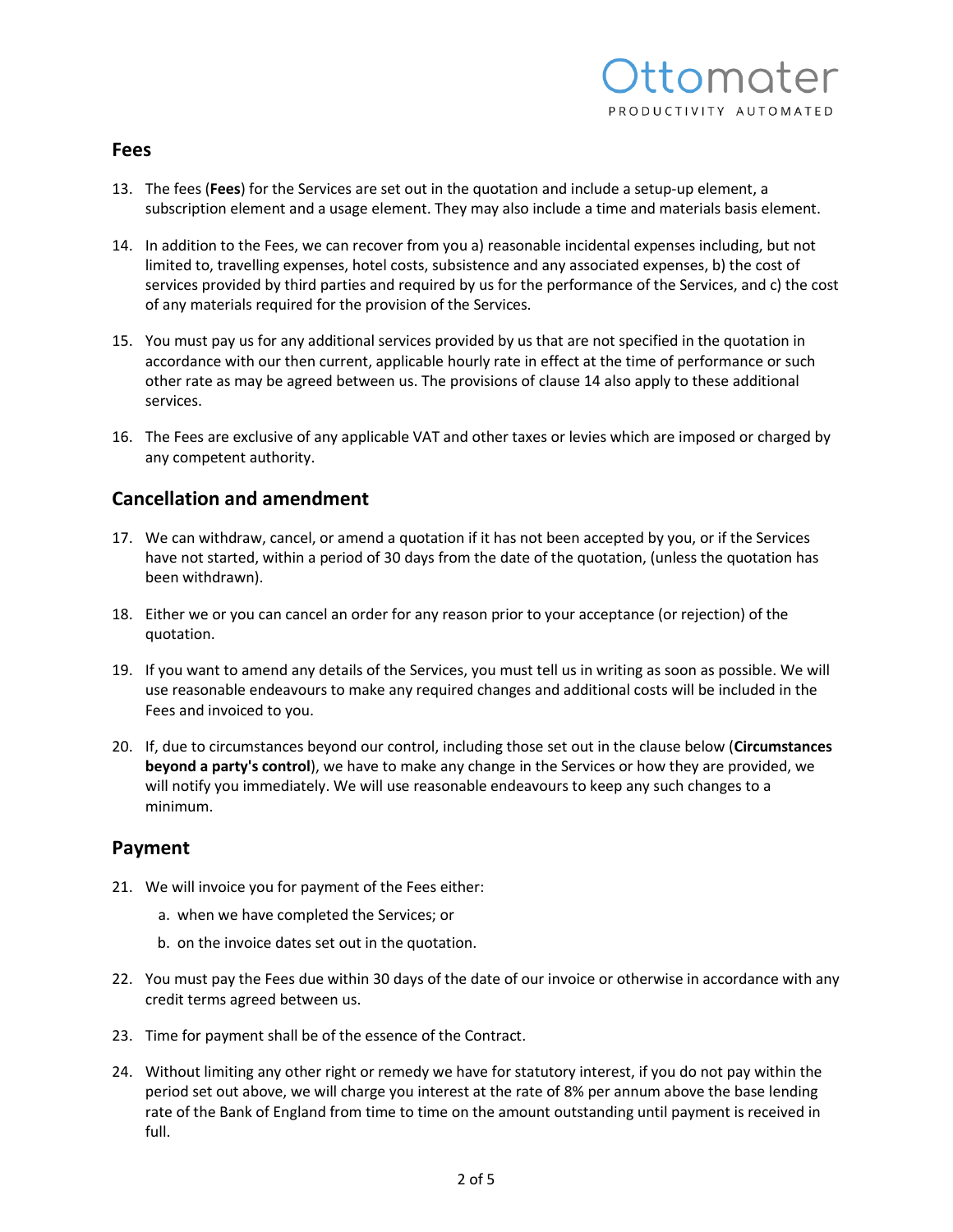

- 25. All payments due under these Terms and Conditions must be made in full without any deduction or withholding except as required by law and neither of us can assert any credit, set-off or counterclaim against the other in order to justify withholding payment of any such amount in whole or in part.
- 26. If you do not pay within the period set out above, we can suspend any further provision of the Services and cancel any future services which have been ordered by, or otherwise arranged with, you.
- 27. Receipts for payment will be issued by us only at your request.
- 28. All payments must be made in British Pounds unless otherwise agreed in writing between us.

# **Sub-Contracting and assignment**

- 29. We can at any time assign, transfer, charge, subcontract or deal in any other manner with all or any of our rights under these Terms and Conditions and can subcontract or delegate in any manner any or all of our obligations to any third party.
- 30. You must not, without our prior written consent, assign, transfer, charge, subcontract or deal in any other manner with all or any of your rights or obligations under these Terms and Conditions.

## **Termination**

- 31. We can terminate the provision of the Services immediately if you:
	- a. commit a material breach of your obligations under these Terms and Conditions; or
	- b. fail to make pay any amount due under the Contract on the due date for payment; or
	- c. are or become or, in our reasonable opinion, are about to become, the subject of a bankruptcy order or take advantage of any other statutory provision for the relief of insolvent debtor; or
	- d. enter into a voluntary arrangement under Part 1 of the Insolvency Act 1986, or any other scheme or arrangement is made with its creditors; or
	- e. convene any meeting of your creditors, enter into voluntary or compulsory liquidation, have a receiver, manager, administrator or administrative receiver appointed in respect of your assets or undertakings or any part of them, any documents are filed with the court for the appointment of an administrator in respect of you, notice of intention to appoint an administrator is given by you or any of your directors or by a qualifying floating charge holder (as defined in para. 14 of Schedule B1 of the Insolvency Act 1986), a resolution is passed or petition presented to any court for your winding up or for the granting of an administration order in respect of you, or any proceedings are commenced relating to your insolvency or possible insolvency.

# **Intellectual property**

32. We reserve all copyright and any other intellectual property rights which may subsist, in any goods supplied in connection with the provision of the Services, and the Services. We reserve the right to take any appropriate action to restrain or prevent the infringement of such intellectual property rights.

# **Liability and indemnity**

33. Our liability under these Terms and Conditions, and in breach of statutory duty, and in tort or misrepresentation or otherwise, shall be limited as set out in this section.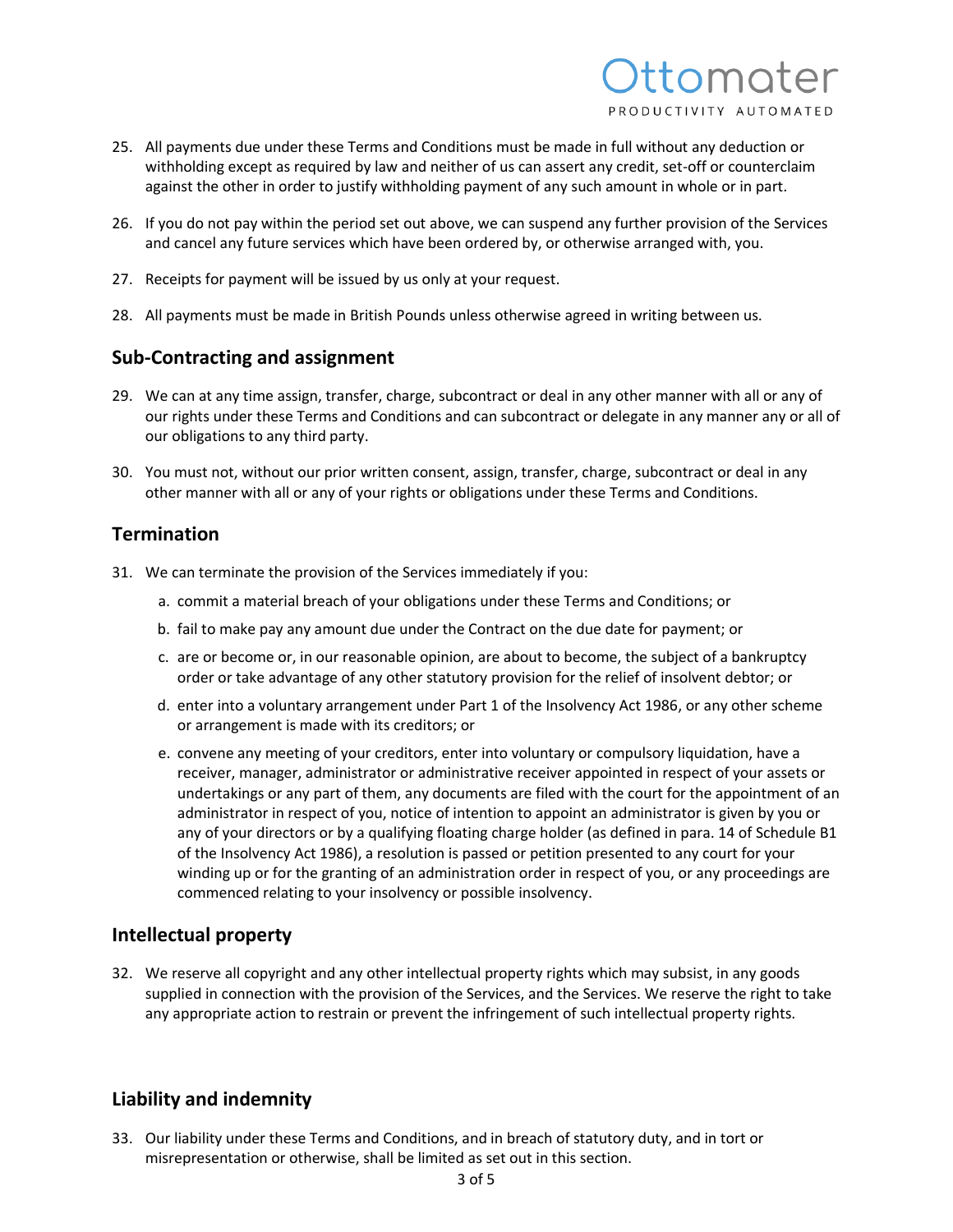

- 34. The total amount of our liability is limited to the total amount of Fees payable by you under the Contract.
- 35. We are not liable (whether caused by our employees, agents or otherwise) in connection with our provision of the Services or the performance of any of our other obligations under these Terms and Conditions or the quotation for:
	- a. any indirect, special or consequential loss, damage, costs, or expenses or;
	- b. any loss of profits; loss of anticipated profits; loss of business; loss of data; loss of reputation or goodwill; business interruption; or, other third-party claims; or
	- c. any failure to perform any of our obligations if such delay or failure is due to any cause beyond our reasonable control; or
	- d. any losses caused directly or indirectly by any failure or your breach in relation to your obligations; or
	- e. any losses arising directly or indirectly from the choice of Services and how they will meet your requirements or your use of the Services or any goods supplied in connection with the Services.
- 36. You must indemnify us against all damages, costs, claims and expenses suffered by us arising from any loss or damage to any equipment (including that belonging to third parties) caused by you or your agents or employees.
- 37. Nothing in these Terms and Conditions shall limit or exclude our liability for death or personal injury caused by our negligence, or for any fraudulent misrepresentation, or for any other matters for which it would be unlawful to exclude or limit liability.

#### **Data Protection**

- 38. When supplying the Services to the Customer, the Service Provider may gain access to and/or acquire the ability to transfer, store or process personal data of employees of the Customer.
- 39. The parties agree that where such processing of personal data takes place, the Customer shall be the 'data controller' and the Service Provider shall be the 'data processor' as defined in the General Data Protection Regulation (**GDPR**) as may be amended, extended and/or re-enacted from time to time.
- 40. For the avoidance of doubt, 'Personal Data', 'Processing', 'Data Controller', 'Data Processor' and 'Data Subject' shall have the same meaning as in the GDPR.
- 41. The Service Provider shall only Process Personal Data to the extent reasonably required to enable it to supply the Services as mentioned in these terms and conditions or as requested by and agreed with the Customer, shall not retain any Personal Data longer than necessary for the Processing and refrain from Processing any Personal Data for its own or for any third party's purposes.
- 42. The Service Provider shall not disclose Personal Data to any third parties other than employees, directors, agents, sub-contractors or advisors on a strict 'need-to-know' basis and only under the same (or more extensive) conditions as set out in these terms and conditions or to the extent required by applicable legislation and/or regulations.
- 43. The Service Provider shall implement and maintain technical and organisational security measures as are required to protect Personal Data Processed by the Service Provider on behalf of the Customer.